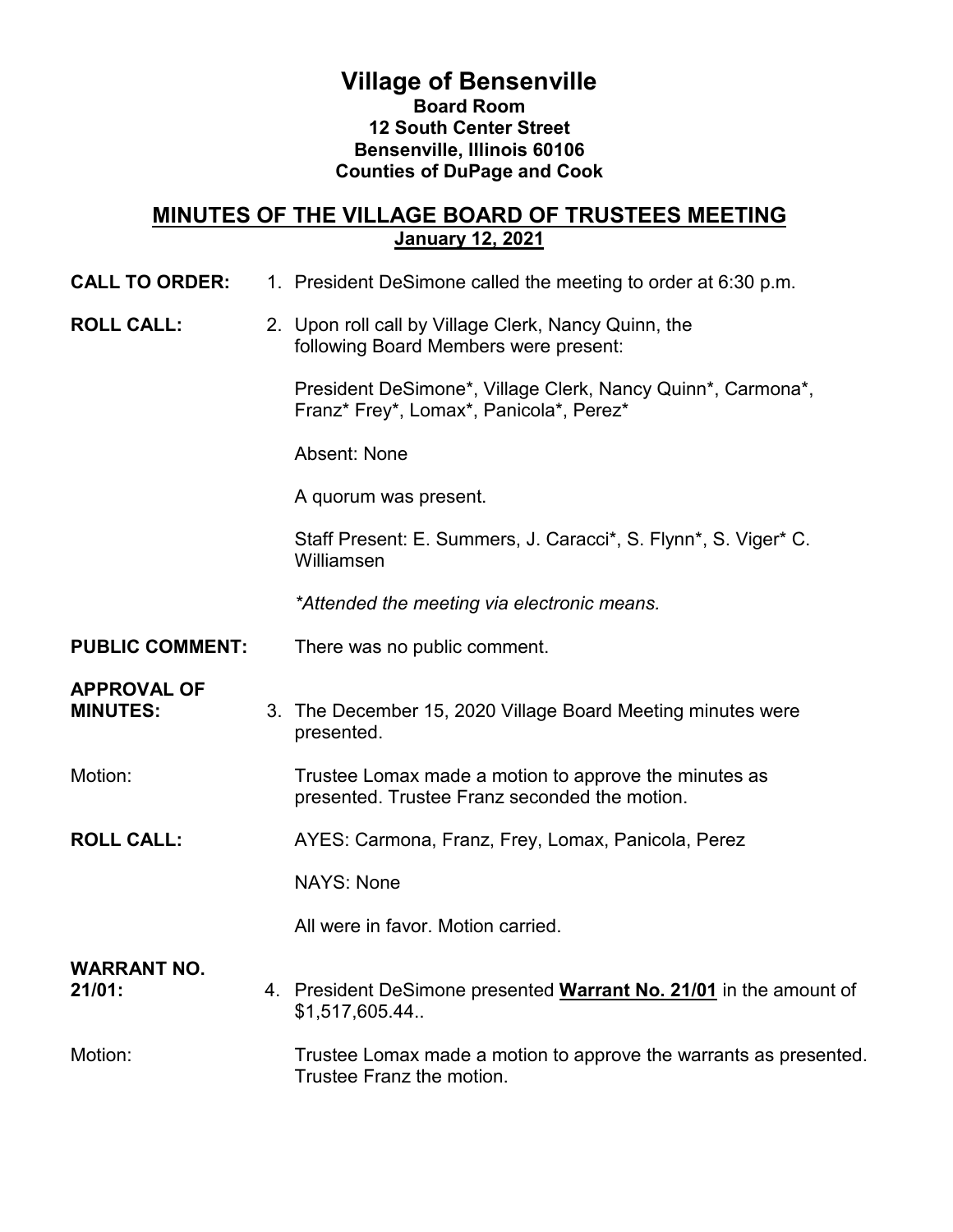| <b>ROLL CALL:</b>                  | AYES: Carmona, Franz, Frey, Lomax, Panicola, Perez                                                                                                                                                                                                                                                             |
|------------------------------------|----------------------------------------------------------------------------------------------------------------------------------------------------------------------------------------------------------------------------------------------------------------------------------------------------------------|
|                                    | <b>NAYS: None</b>                                                                                                                                                                                                                                                                                              |
|                                    | Motion carried.                                                                                                                                                                                                                                                                                                |
| Ordinance No.<br>$1 - 2021$ :      | 5. President DeSimone gave the summarization of the action<br>contemplated in Ordinance No. 1-2021 entitled an Ordinance<br>Amending Title 3, Chapter 3, Section 5 of the Bensenville Village<br>Code to Reduce the Number of Class A Liquor Licenses<br>Outstanding at Any One Time From Six (6) to Four (4). |
|                                    | There were no questions from the Village Board.                                                                                                                                                                                                                                                                |
| Motion:                            | Trustee Lomax made a motion to adopt the ordinance as presented.<br>Trustee Franz seconded the motion.                                                                                                                                                                                                         |
| <b>ROLL CALL:</b>                  | AYES: Carmona, Franz, Frey, Lomax, Panicola, Perez                                                                                                                                                                                                                                                             |
|                                    | <b>NAYS: None</b>                                                                                                                                                                                                                                                                                              |
|                                    | All were in favor. Motion carried.                                                                                                                                                                                                                                                                             |
| <b>Resolution No.</b><br>R-1-2021: | 6. President DeSimone gave the summarization of the action<br>contemplated in Resolution No. R-1-2021 entitled a Resolution<br>Approving to Extend the 2020 Agreement with Avion<br><b>Consultants, LLC and the Village of Bensenville for Aviation</b><br><b>Consulting Services for 2021.</b>                |
|                                    | There were no questions from the Village Board.                                                                                                                                                                                                                                                                |
| Motion:                            | Trustee Lomax made a motion to approve the resolution as<br>presented. Trustee Franz seconded the motion.                                                                                                                                                                                                      |
| <b>ROLL CALL:</b>                  | AYES: Carmona, Franz, Frey, Lomax, Panicola, Perez                                                                                                                                                                                                                                                             |
|                                    | <b>NAYS: None</b>                                                                                                                                                                                                                                                                                              |
|                                    | All were in favor. Motion carried.                                                                                                                                                                                                                                                                             |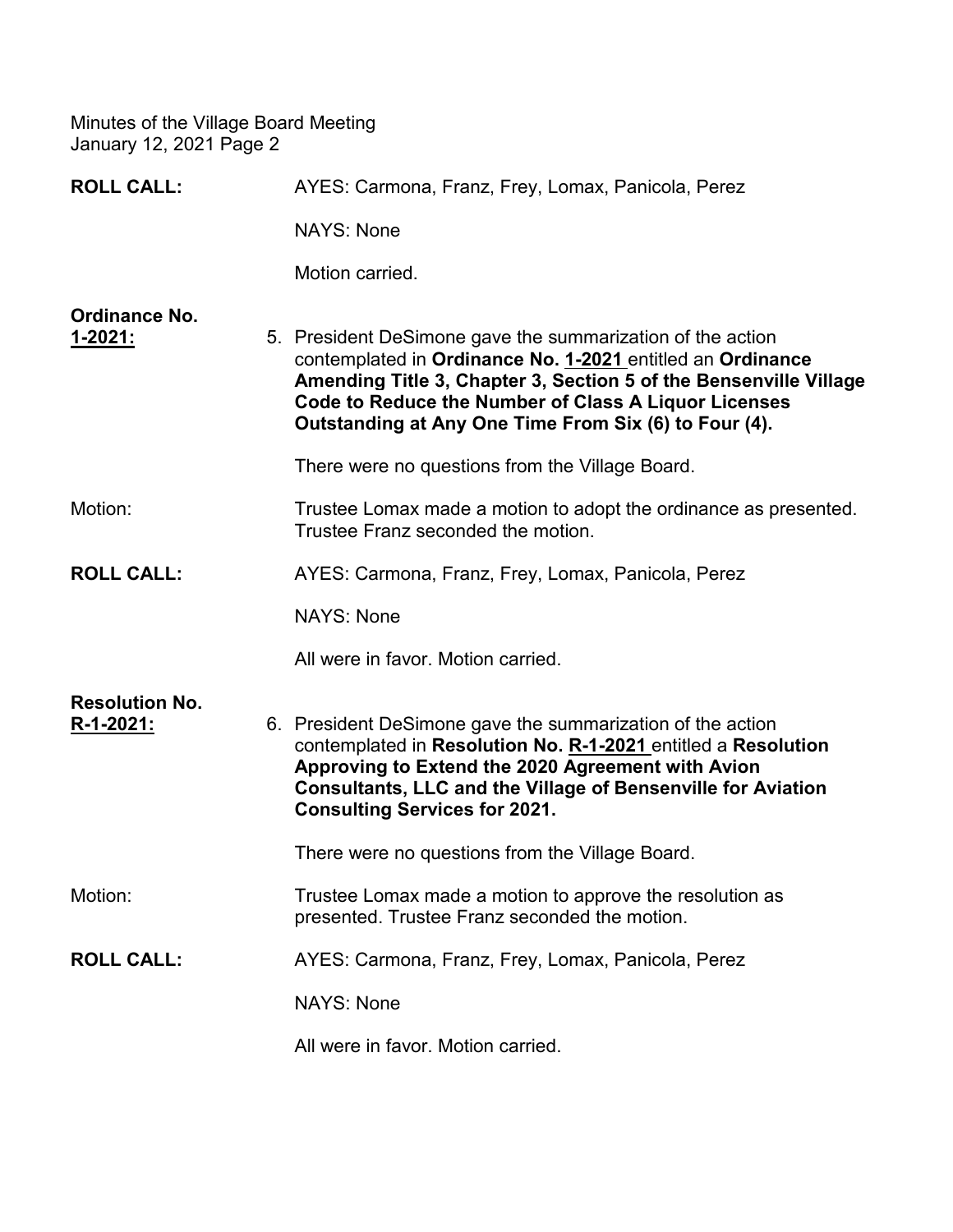| <b>Resolution No.</b><br>R-2-2021: | 7. President DeSimone gave the summarization of the action<br>contemplated in Resolution No. R-2-2021 entitled a Resolution<br>Authorizing an Agreement with the Res Publica Group and the<br>Village of Bensenville for Professional Services for 2021.                                                                                                                |
|------------------------------------|-------------------------------------------------------------------------------------------------------------------------------------------------------------------------------------------------------------------------------------------------------------------------------------------------------------------------------------------------------------------------|
|                                    | There were no questions from the Village Board.                                                                                                                                                                                                                                                                                                                         |
| Motion:                            | Trustee Lomax made a motion to approve the resolution as<br>presented. Trustee Franz seconded the motion.                                                                                                                                                                                                                                                               |
| <b>ROLL CALL:</b>                  | AYES: Carmona, Franz, Frey, Lomax, Panicola, Perez                                                                                                                                                                                                                                                                                                                      |
|                                    | <b>NAYS: None</b>                                                                                                                                                                                                                                                                                                                                                       |
|                                    | All were in favor. Motion carried.                                                                                                                                                                                                                                                                                                                                      |
|                                    |                                                                                                                                                                                                                                                                                                                                                                         |
| <b>Resolution No.</b><br>R-3-2021: | 8. President DeSimone gave the summarization of the action<br>contemplated in Resolution No. R-3-2021 entitled a Resolution<br>Approving an Extension of a Letter of Intent for the<br>Contemplation of the Sale of 101 West Main Street and the<br>Village Parking Lot on the East Side of North Center Street<br>North of 13 West Main Street, Bensenville, Illinois. |
|                                    | There were no questions from the Village Board.                                                                                                                                                                                                                                                                                                                         |
| Motion:                            | Trustee Lomax made a motion to approve the resolution as<br>presented. Trustee Franz seconded the motion.                                                                                                                                                                                                                                                               |
| <b>ROLL CALL:</b>                  | AYES: Carmona, Franz, Frey, Lomax, Panicola, Perez                                                                                                                                                                                                                                                                                                                      |
|                                    | <b>NAYS: None</b>                                                                                                                                                                                                                                                                                                                                                       |
|                                    | All were in favor. Motion carried.                                                                                                                                                                                                                                                                                                                                      |
| <b>Resolution No.</b><br>R-4-2021: | 9. President DeSimone gave the summarization of the action<br>contemplated in Resolution No. R-4-2021 entitled a Resolution to<br>Appropriate the Use of the Motor Fuel Tax (MFT) Funds to Pay<br>for Roadway Related General Maintenance in the Amount of<br>\$90,000.00 from January 1, 2021 to December 31, 2021.                                                    |

There were no questions from the Village Board.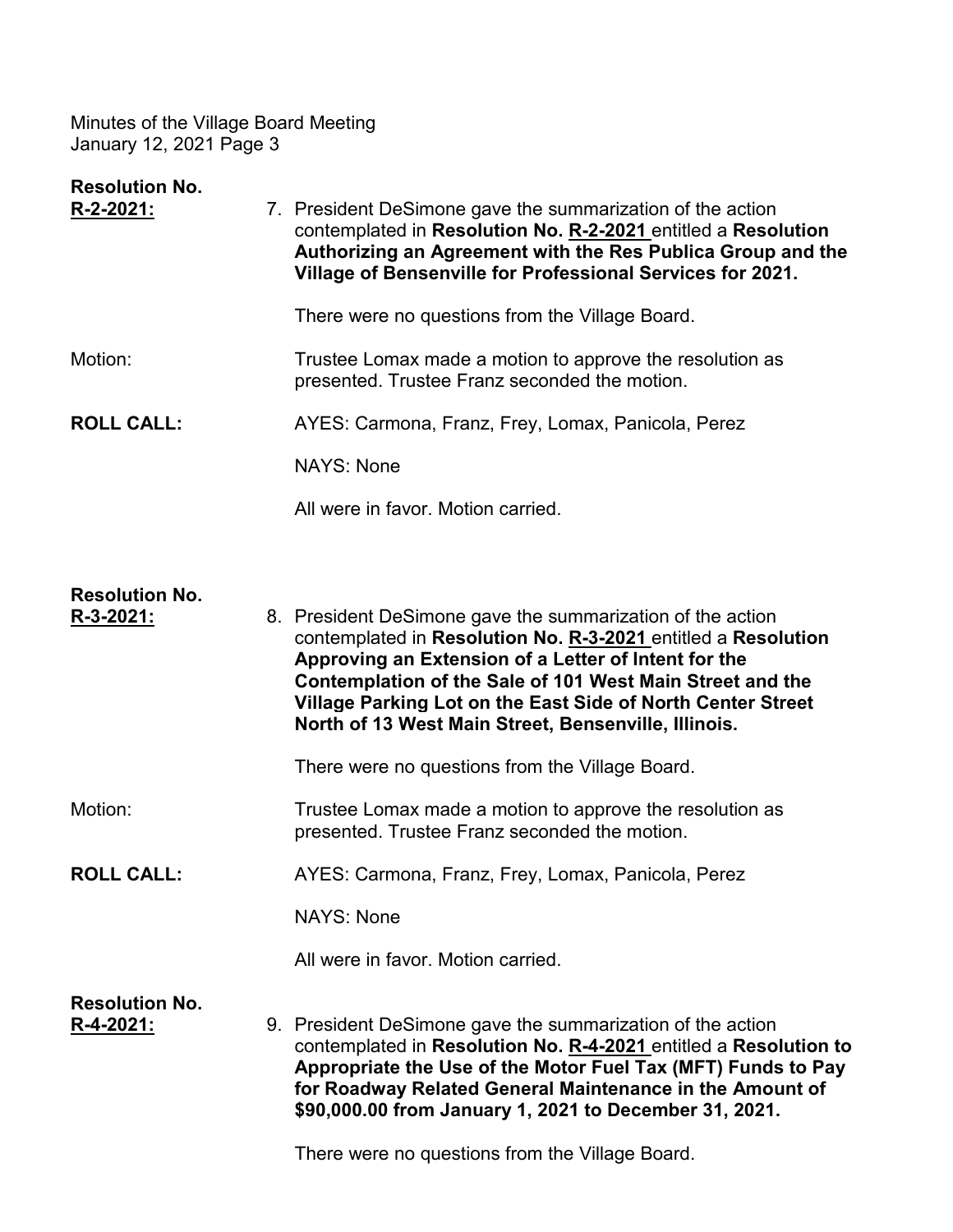| Motion:                                   | Trustee Lomax made a motion to approve the resolution as<br>presented. Trustee Franz seconded the motion.                                                                                                                                                                                                                                                                                 |
|-------------------------------------------|-------------------------------------------------------------------------------------------------------------------------------------------------------------------------------------------------------------------------------------------------------------------------------------------------------------------------------------------------------------------------------------------|
| <b>ROLL CALL:</b>                         | AYES: Carmona, Franz, Frey, Lomax, Panicola, Perez                                                                                                                                                                                                                                                                                                                                        |
|                                           | <b>NAYS: None</b>                                                                                                                                                                                                                                                                                                                                                                         |
|                                           | All were in favor. Motion carried.                                                                                                                                                                                                                                                                                                                                                        |
| <b>Resolution No.</b><br><u>R-5-2021:</u> | 10. President DeSimone gave the summarization of the action<br>contemplated in Resolution No. R-5-2021 entitled a Resolution<br>Approving Change Order Number One (Final) with John Neri<br>Construction Company, Inc for an Increase of \$20,248.37 for<br>the Supreme Dr (LS-13) and Spruce Ave (LS-17) Lift Station<br>Upgrades Project for a Revised Contract Amount of \$854,498.37. |
|                                           | There were no questions from the Village Board.                                                                                                                                                                                                                                                                                                                                           |
| Motion:                                   | Trustee Lomax made a motion to approve the resolution as<br>presented. Trustee Franz seconded the motion.                                                                                                                                                                                                                                                                                 |
| <b>ROLL CALL:</b>                         | AYES: Carmona, Franz, Frey, Lomax, Panicola, Perez                                                                                                                                                                                                                                                                                                                                        |
|                                           | <b>NAYS: None</b>                                                                                                                                                                                                                                                                                                                                                                         |
|                                           | All were in favor. Motion carried.                                                                                                                                                                                                                                                                                                                                                        |
| <b>Resolution No.</b><br>R-6-2021:        | 11. President DeSimone gave the summarization of the action<br>contemplated in Resolution No. R-6-2021 entitled a Resolution<br>Authorizing the Execution of an Engineering Service Contract<br>with Baxter & Woodman, Inc. to Perform Risk and Resilience<br>Assessment as well as Emergency Response Plan in the Not-to-<br>Exceed Amount of \$25,000.00.                               |
|                                           | There were no questions from the Village Board.                                                                                                                                                                                                                                                                                                                                           |
| Motion:                                   | Trustee Lomax made a motion to approve the resolution as<br>presented. Trustee Franz seconded the motion.                                                                                                                                                                                                                                                                                 |
| <b>ROLL CALL:</b>                         | AYES: Carmona, Franz, Frey, Lomax, Panicola, Perez                                                                                                                                                                                                                                                                                                                                        |
|                                           | <b>NAYS: None</b>                                                                                                                                                                                                                                                                                                                                                                         |
|                                           | All were in favor. Motion carried.                                                                                                                                                                                                                                                                                                                                                        |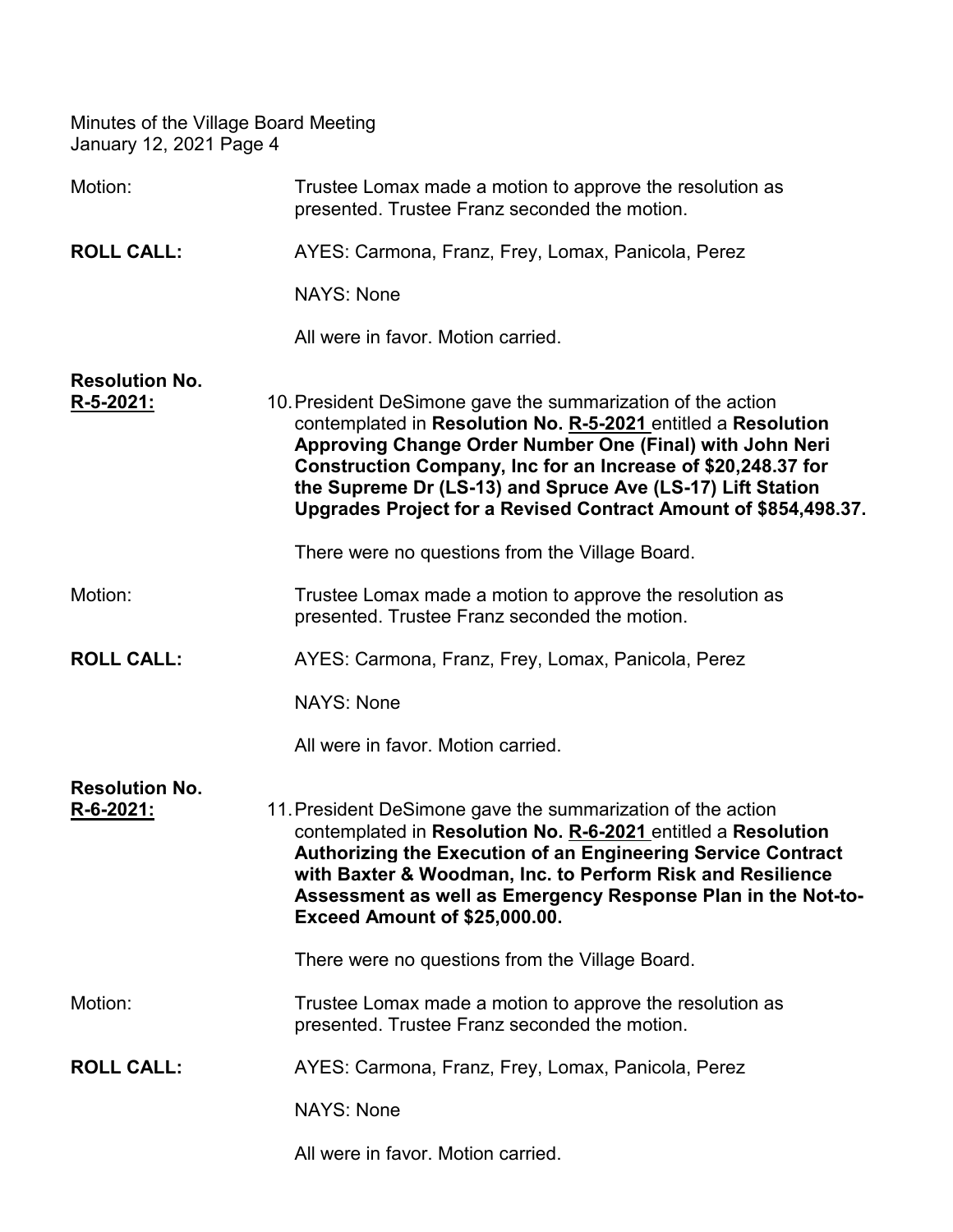| Ordinance No.<br>$2 - 2021$ :             | 12. President DeSimone gave the summarization of the action                                                                                                                                                                                                                                                                                                                       |
|-------------------------------------------|-----------------------------------------------------------------------------------------------------------------------------------------------------------------------------------------------------------------------------------------------------------------------------------------------------------------------------------------------------------------------------------|
|                                           | contemplated in Ordinance No. 2-2021 entitled an Ordinance<br>Prohibiting the Use of Groundwater as a Potable Water Supply<br>and Approval of a Supplemental Highway Authority Agreement<br>in a Designated Area near 647 South York Road in the Village of<br><b>Bensenville, Illinois.</b>                                                                                      |
|                                           | There were no questions from the Village Board.                                                                                                                                                                                                                                                                                                                                   |
| Motion:                                   | Trustee Lomax made a motion to adopt the ordinance as presented.<br>Trustee Franz seconded the motion.                                                                                                                                                                                                                                                                            |
| <b>ROLL CALL:</b>                         | AYES: Carmona, Franz, Frey, Lomax, Panicola, Perez                                                                                                                                                                                                                                                                                                                                |
|                                           | <b>NAYS: None</b>                                                                                                                                                                                                                                                                                                                                                                 |
|                                           | All were in favor. Motion carried.                                                                                                                                                                                                                                                                                                                                                |
| <b>Resolution No.</b><br>R-7-2021:        | 13. President DeSimone gave the summarization of the action<br>contemplated in Resolution No. R-7-2021 entitled a Resolution<br>Authorizing the Execution of an Intergovernmental Agreement<br>(IGA) between the County of DuPage and the Village of<br>Bensenville for the Installation and Maintenance of Folding Stop<br>Signs at Signalized Intersections at County Highways. |
|                                           | There were no questions from the Village Board.                                                                                                                                                                                                                                                                                                                                   |
| Motion:                                   | Trustee Lomax made a motion to approve the resolution as<br>presented. Trustee Franz seconded the motion.                                                                                                                                                                                                                                                                         |
| <b>ROLL CALL:</b>                         | AYES: Carmona, Franz, Frey, Lomax, Panicola, Perez                                                                                                                                                                                                                                                                                                                                |
|                                           | NAYS: None                                                                                                                                                                                                                                                                                                                                                                        |
|                                           | All were in favor. Motion carried.                                                                                                                                                                                                                                                                                                                                                |
| <b>Resolution No.</b><br><u>R-8-2021:</u> | 14. President DeSimone gave the summarization of the action<br>contemplated in Resolution No. R-8-2021 entitled a Resolution<br>Waiving Competitive Bidding and Authorizing a Purchase Order<br>to Larry Roesch Ford of Bensenville, IL for the Purchase of Two<br>(2) Police Vehicles in the Not-to-Exceed Amount of \$72,758.                                                   |
|                                           |                                                                                                                                                                                                                                                                                                                                                                                   |

There were no questions from the Village Board.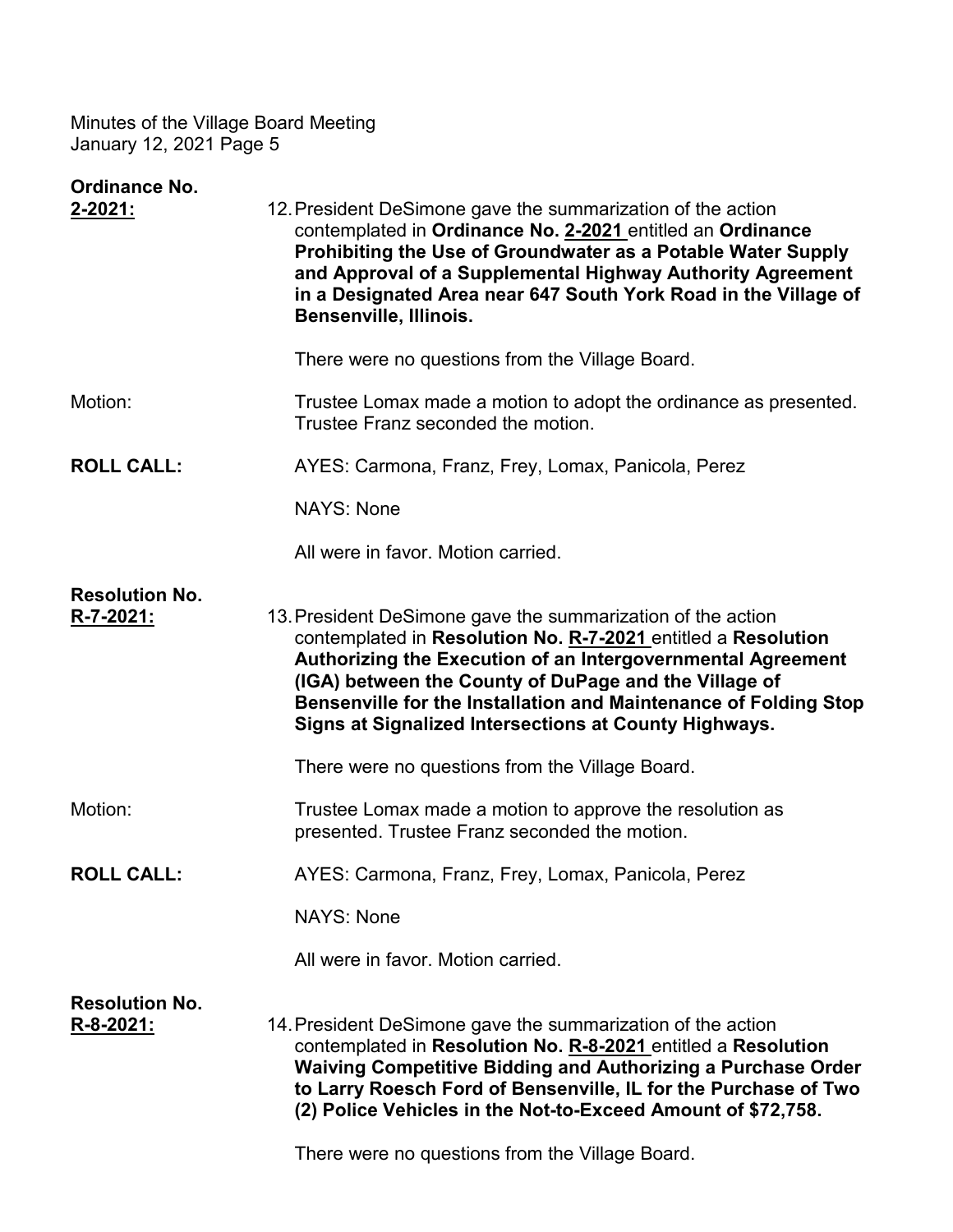| Motion:                             | Trustee Lomax made a motion to approve the resolution as<br>presented. Trustee Franz seconded the motion.                                                                                                                                                                                                                                                                                               |
|-------------------------------------|---------------------------------------------------------------------------------------------------------------------------------------------------------------------------------------------------------------------------------------------------------------------------------------------------------------------------------------------------------------------------------------------------------|
| <b>ROLL CALL:</b>                   | AYES: Carmona, Franz, Frey, Lomax, Panicola, Perez                                                                                                                                                                                                                                                                                                                                                      |
|                                     | <b>NAYS: None</b>                                                                                                                                                                                                                                                                                                                                                                                       |
|                                     | All were in favor. Motion carried.                                                                                                                                                                                                                                                                                                                                                                      |
| <b>Resolution No.</b><br>R-9-2021:  | 15. President DeSimone gave the summarization of the action<br>contemplated in Resolution No. R-9-2021 entitled a Resolution<br>Waiving Competitive Bidding and Authorizing a Purchase Order<br>to Standard Equipment Company, a Sole Source Proprietor, for<br>the Purchase of Conveyor and Other Miscellaneous Parts for the<br>Village's Pelican Sweeper in the Not-to-Exceed Amount of<br>\$15,000. |
|                                     | There were no questions from the Village Board.                                                                                                                                                                                                                                                                                                                                                         |
| Motion:                             | Trustee Lomax made a motion to approve the resolution as<br>presented. Trustee Franz seconded the motion.                                                                                                                                                                                                                                                                                               |
| <b>ROLL CALL:</b>                   | AYES: Carmona, Franz, Frey, Lomax, Panicola, Perez                                                                                                                                                                                                                                                                                                                                                      |
|                                     | <b>NAYS: None</b>                                                                                                                                                                                                                                                                                                                                                                                       |
|                                     | All were in favor. Motion carried.                                                                                                                                                                                                                                                                                                                                                                      |
| <b>Resolution No.</b><br>R-10-2021: | 16. President DeSimone gave the summarization of the action<br>contemplated in Resolution No. R-10-2021 entitled a Resolution<br>Authorizing the Purchase of One Bunker and Field Rake from<br>J.W. Turf, Inc. in the Not-to-Exceed Amount of \$14,993.75.                                                                                                                                              |
|                                     | There were no questions from the Village Board.                                                                                                                                                                                                                                                                                                                                                         |
| Motion:                             | Trustee Lomax made a motion to approve the resolution as<br>presented. Trustee Franz seconded the motion.                                                                                                                                                                                                                                                                                               |
| <b>ROLL CALL:</b>                   | AYES: Carmona, Franz, Frey, Lomax, Panicola, Perez                                                                                                                                                                                                                                                                                                                                                      |
|                                     | <b>NAYS: None</b>                                                                                                                                                                                                                                                                                                                                                                                       |
|                                     | All were in favor. Motion carried.                                                                                                                                                                                                                                                                                                                                                                      |